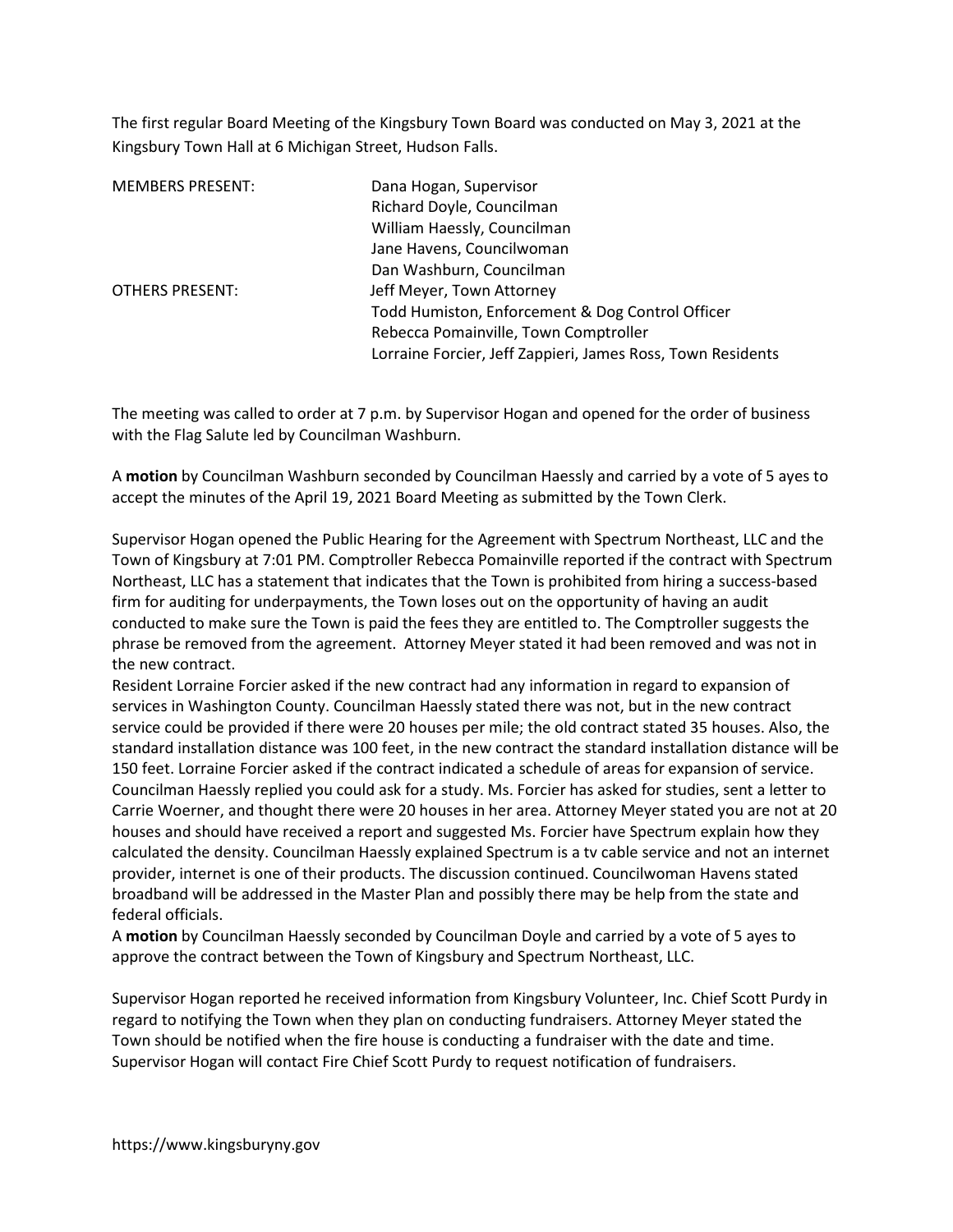Attorney Meyer opened a discussion about solar in the Town stating currently there is a moratorium for new solar in the Town. He also stated it is appropriate for the Board to engage in a discussion for general planning and regulating of solar in the community because there is a time limit on the moratorium and the Board needs to act within those time limits. The Board needs to account for what they have done in this time and did not enact a moratorium just to stop a project. Attorney Meyer stated what is not appropriate for the Board's discussion and the Board should steer away from anything as it relates to a specific project and especially a project that may be subject to current pending litigation, for instance, Geer Road Solar and Peckham, he will stop the discussion if it is started. Supervisor Hogan has started to look at other communities that are facing the same issue with solar projects and have put moratoriums into place. The long-term impact of solar, intermingled with the authority of the state to cite these solar projects and supersede home rule and determine the appropriate citing and setting of permitting of these projects in a local community. He is also concerned with the cost of de-commissioning the solar projects 25 years from now. He would like to take away the risk to the landowner who agrees to a solar project on their property and 25 years later the company that started the project is long gone and they are stuck with the decommissioning of the solar panels. What will the Town's role be; how can the Town address financial surety long term with the cost-ofliving increases. It is such a new technology he does not think local engineers have the experience to determine a decommissioning cost. Another concern is the zoning allowing solar in an agricultural community when they are not agricultural, it is a commercial solar array. He is concerned about the impact on the environment and wildlife.

Councilman Haessly stated with an updated land use plan the solar should remain in commercial zones; the zoning laws are meant to protect all the people.

Councilwoman Havens did some research and stated she is opposed to solar on agricultural land. Her research indicated currently, producing electricity from solar panels is 2 to 3 times more expensive than electricity produced by hydro, coal, or nuclear energy sources. Due to the variability of the wind and sun, those facilities produce less energy than base load nuclear, coal or natural gas plant which can run continuously. Nameplate capacity indicates the maximum capacity a generator can produce. Nuclear would produce 92% of the nameplate capacity, coal 80%, wind 32%, and solar only 15%. A 500 megawatt nuclear and a 500-megawatt solar array are different because the nuclear can produce 92% and the solar 15%. The loss of a scarce resource like farmland will have a significant impact on the community, land rents are increasing, and solar farms will compete for agricultural land. Landowners may look at solar farms due to the high rent from a solar company. There are tax breaks to procure vacant flat land and a lot of incentives on the back end of solar. Solar companies pay 20 times more than a farmer would pay to rent a piece of land. There is no way to build a solar panel the green way and when completed it is toxic waste.

Councilman Haessly is concerned about disposal of the solar arrays when they no longer function. Attorney Meyer explained the financial surety for de-commissioning is based on current material cost, a level of inflation is added in, a small factor for unknown is added and everything is based on current disposal techniques and currently the panels are not considered hazardous waste. The inverters, the connectors and some of the other electronics are hazardous waste and are removed and disposed of independently of the solar panels. Currently the financial surety is renewed every 5 years to stay in line with the curve. The discussion continued.

 Attorney Meyer stated Kingsbury has very permissive zoning, with very few districts and must decide where to allow solar and what do you do at the end of the life of the solar The state has complete control; it does not matter what the Town says and if the Town is against it should continue to fight for home rule rights and push back; the projects are coming, and rural areas and farmland are the only places with the acreage to support this kind of power production.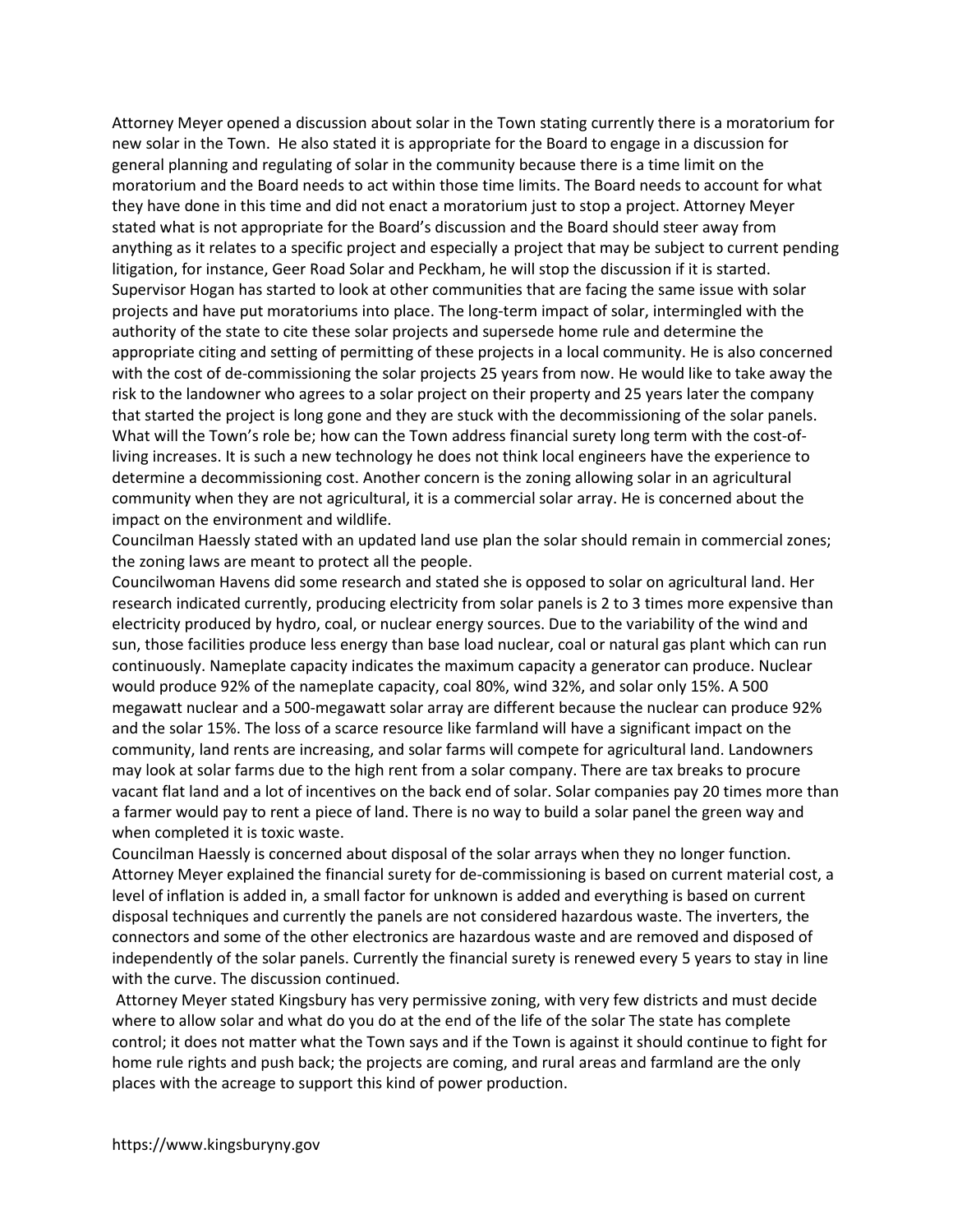Councilman Doyle was on the Town Board when the Solar Law was put in place and there was no differentiation between commercial and residential and solar was allowed in any zoning district. Farmers could put in a solar array for his own home or if he wants to lease his land for a 5 mega-watt facility he can. He believes a property owner should be able to do what they want to do with their property. In terms of the current moratorium, it was put in effect because the Board thought the IDA was going to try to circumvent the PILOT for solar which was set up by the Town. At this point he believes this has gone by the wayside and feels the Board should not continue or extend the moratorium. It is a zoning question, and the Town does not do spot zoning.

Enforcement Officer Todd Humiston would like the Board to take into consideration in regard to solar, the lack of buildable space in the commercial zone, the Town has a small commercial zone; they are not many buildable lots. This has led to a lot of the enforcement issues the Town has been having with complaints of commercial businesses in the residential/agricultural districts. Another thing the Board should consider is the way the Town Zoning Law is written any part of a district that is on a piece of property you could use that zone as a whole district. National Grid requires that a single project maxes out at 5 mega-watts which would take up about 50 acres; anything larger than that needs to be a separate parcel, a separate project.

Resident Lorraine Forcier stated she reviewed a lot of solar plans from different Towns in NYS and they found ways how to determine what farmlands could be used for solar. The farmers have rights to rent their property out to a solar project; the neighbors also have the right to protect their property and investments. It is an issue that needs compromise. Right now, solar is being driven by dollar signs; things must be kept under control by having parameters to protect both parties. She feels the moratorium should continue because it needs to be seriously reviewed and is a huge issue for the Town being primarily agricultural.

Town Resident Jeffrey Zappieri stated the solar is a complicated issue and is going to take time to resolve, but there may not be much time with the state getting into this which puts the Town in a bind. He is concerned with the state siting solar on farmland. The Town must decide what it wants which is why we have comprehensive planning.

Supervisor Hogan stated the Town's Comprehensive Plan may not be completed in time for the moratorium on solar. The moratorium expires in August but can be extended an additional 6 months. The big issue with solar is the zoning and the location. The Board needs to determine the zoning and where they are going to allow solar to be sited in the community.

Attorney Meyer stated if the focus is prime agricultural soils, when farmers get their Ag exemptions the USDA has the soil maps; that information has been digitized and is available through the USDA. If the Town wants to preserve prime farmland it would be a good resource to figure out where these areas may be and figure out which areas to protect.

After discussion, the Board decided to schedule a special meeting, a public workshop, approximately the third week of June, to discuss solar development in the Town.

## LEGAL UPDATE:

Attorney Meyer has an update which will be discussed in an executive session.

#### TOWN CLERK REPORT:

Town Clerk reported she is still experiencing computer problems in the office; two computers shut down today and had to be re-started and encountered a problem with the monitor in the tax office. Computer problems have occurred in the Town Clerk office since September 2020. The Town Clerk would like to have an analysis conducted to determine what the problem is. A motion by Councilman Washburn seconded by Councilman Haessly and carried by a vote of 5 ayes giving permission to the Town Clerk to contact Adirondack Technical Services to conduct an analysis of the computers in the Town Clerk Office.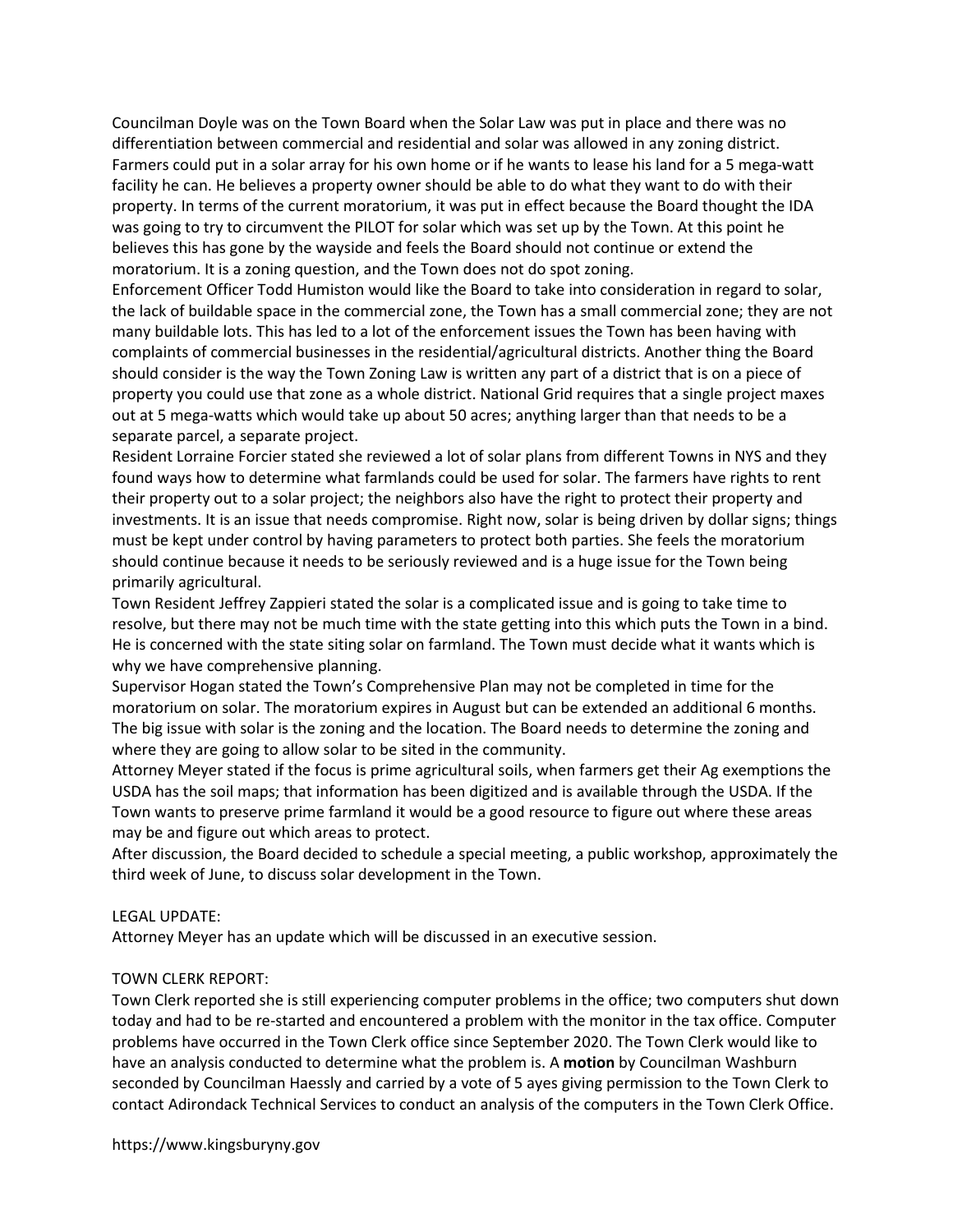# ENFORCEMENT OFFICER REPORT:

Todd Humiston reported the Town Engineer, Tom Jarrett, reviewed documents from Kingsbury Transfer Station, LLC. After review Tom Jarrett sent questions to Kingsbury Transfer, LLC; Mr. Humiston has not received a response from Kingsbury Transfer, LLC.

The DEC will be conducting work at the Kingsbury Landfill on the cap and drainage trenches; this is routine work.

At the last Board Meeting there was a discussion on possibly wavering fire inspection fees for not-forprofit organizations. Attorney Meyer stated the Board must be careful where they draw the line to start exempting non-for-profits. There are many layers of not-for-profits.

Supervisor Hogan stated the bill for a fire inspection should go to the owner of a building and not to a not-for-profit organization. The discussion continued. A motion by Councilman Washburn seconded by Councilwoman Havens and carried by a vote of 5 ayes for the following: If a property in the Town of Kingsbury is tax-exempt, they would be exempt from fire inspection fees for inspections conducted by Code Enforcement officials.

## COMPTROLLER REPORT:

An email was sent to the Board to review the RFP for surveying services which is required to keep moving forward on the Burgoyne Avenue Water Expansion. A motion by Councilman Haessly seconded by Councilman Washburn and carried by a vote of 5 ayes to move forward on the RFP for surveying services for the Burgoyne Avenue Water Extension.

A motion by Councilman Doyle seconded by Councilwoman Havens and carried by a vote of 5 ayes giving permission to the Comptroller to attend a training for COVID Relief Funds, Process, Procedures, and Accounting and Reporting at a cost of \$60.00.

A motion by Councilman Washburn seconded by Councilman Doyle and carried by a vote of 5 ayes giving permission to the Comptroller to attend a training for Foundations of Internal Control at a cost of \$100.00.

A motion by Councilman Washburn seconded by Councilman Haessly and carried by a vote of 5 ayes giving permission for the Comptroller to find and provide training to all staff on cyber security.

## COUNCIL REPORT:

Councilman Haessly recently requested government email addresses be issued to Planning and Zoning Board members. The Comptroller stated not all members have emails, some members do not have computers, and the cost is \$12.00 per month per user. The Board discussed Councilman Haessly's request. The Planning Board Chairman would prefer to use his own email account due to the various positions he holds. Attorney Meyer stated the strongest case for having an email address is because of the FOIL requirements in the Open Meeting Law to make sure the information is there if there were to be litigation. If it is a personal e-mail, it becomes subject to discovery if they do not have a Town dedicated email account. If there is a transition, all of his emails are still Town records but would be gone. After discussion Supervisor Hogan will take Councilwoman Haven's suggestion and reach out other municipalities to see if their Planning/Zoning Board members have email addresses dedicated to their municipality or if personal emails are used.

Councilwoman Havens requested training materials for a Planning Board member. Enforcement Officer Todd Humiston suggested contacting Pam Landi at Washington County.

Councilwoman Havens stated at the last Town Board Meeting during the insurance discussion, the Board heard there is a new opportunity to insure trucks for replacement. If there were a fire and the Town trucks were totaled the insurance seems like a responsible thing to consider. She would like to go to the Highway Garage to look at the trucks and learn the function of each truck to determine if it is worth insuring them for replacement. She also suggested taking pictures of everything at the Town